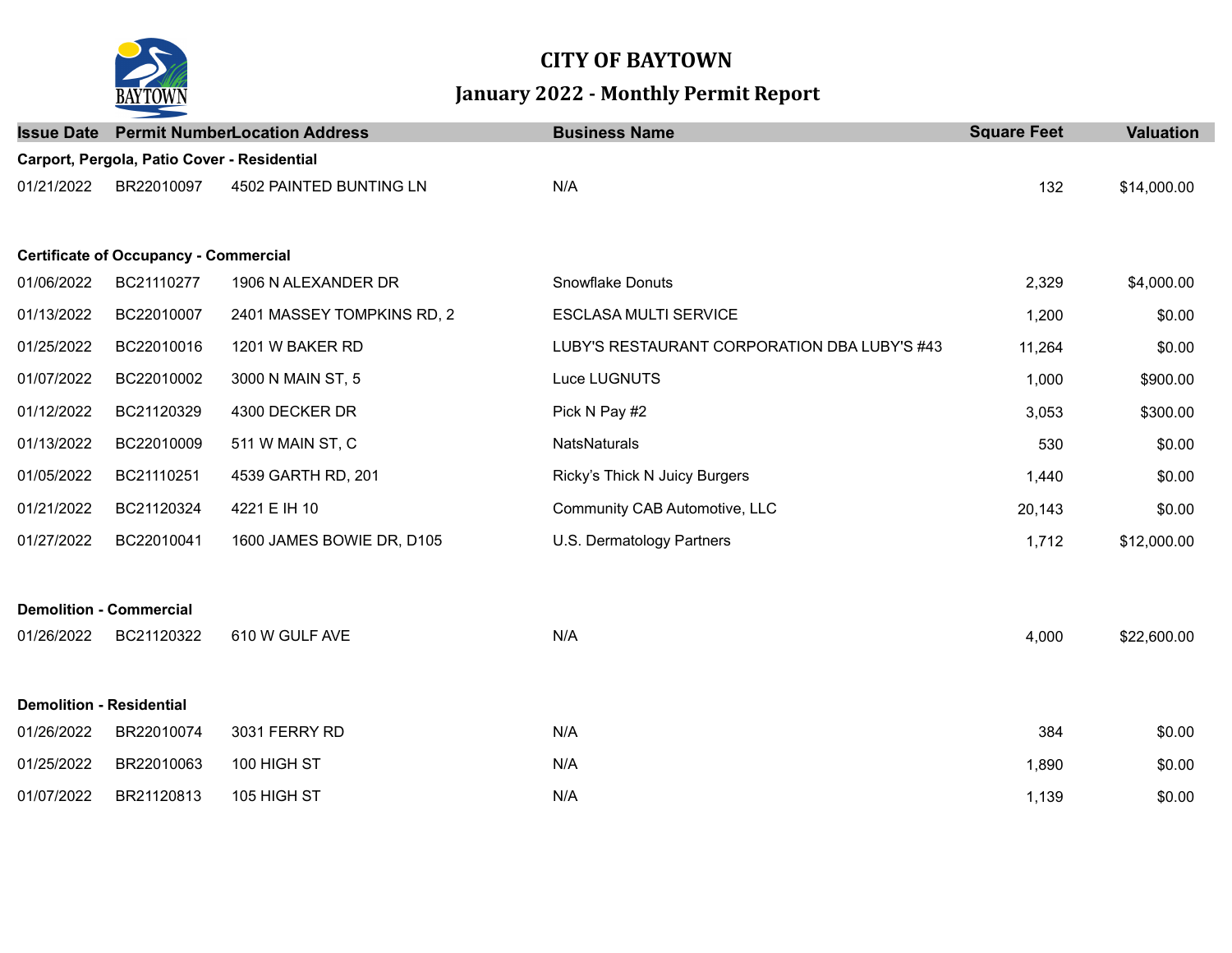|                            |                                   | <b>Issue Date Permit NumberLocation Address</b> | <b>Business Name</b>       | <b>Square Feet</b> | <b>Valuation</b> |
|----------------------------|-----------------------------------|-------------------------------------------------|----------------------------|--------------------|------------------|
|                            | Driveway / Flatwork - Residential |                                                 |                            |                    |                  |
| 01/18/2022                 | BR21110691                        | 201 RUE ORLEANS ST                              | N/A                        | 2,300              | \$0.00           |
| 01/26/2022                 | BR22010023                        | 113 LIVE OAK AVE                                | N/A                        | 414                | \$2,500.00       |
| <b>Fence - Commercial</b>  |                                   |                                                 |                            |                    |                  |
| 01/03/2022                 | BC21120323                        | 4701 DECKER DR                                  | Peace Global Logistics LLC | 258,311            | \$25,000.00      |
| <b>Fence - Residential</b> |                                   |                                                 |                            |                    |                  |
| 01/03/2022                 | BR21120801                        | 608 POST OAK DR                                 | N/A                        | 50                 | \$600.00         |
| 01/11/2022                 | BR21120728                        | 201 RUE ORLEANS ST                              | N/A                        | 0                  | \$6,500.00       |
| 01/26/2022                 | BR22010041                        | 101 HAROLD LN                                   | N/A                        | 226                | \$6,950.00       |
| 01/31/2022                 | BR22010062                        | 9926 EL CHACO DR                                | N/A                        | 155                | \$6,808.00       |
| 01/03/2022                 | BR21120820                        | 201 E JACK AVE                                  | N/A                        | 0                  | \$7,500.00       |
| 01/12/2022                 | BR21120819                        | 409 GRESHAM AVE                                 | N/A                        | 270                | \$2,200.00       |
| <b>Foundation Repair</b>   |                                   |                                                 |                            |                    |                  |
| 01/05/2022                 | BR22010015                        | 703 ROSEWOOD DR                                 | N/A                        | 0                  | \$5,778.00       |
| 01/05/2022                 | BR22010014                        | 4504 ADOBE LN                                   | N/A                        | 0                  | \$5,000.00       |
| 01/05/2022                 | BR22010005                        | 220 POST OAK DR                                 | N/A                        | 0                  | \$0.00           |
| 01/13/2022                 | BR22010004                        | 622 MORRELL AVE                                 | N/A                        | 900                | \$8,000.00       |
| 01/13/2022                 | BR22010046                        | 705 BRIARCLIFT LN                               | N/A                        | 10                 | \$3,375.00       |
| 01/13/2022                 | BR22010047                        | 3 WOODSIDE DR                                   | N/A                        | 10                 | \$3,750.00       |
| 01/25/2022                 | BR22010108                        | 1109 SUNSET DR                                  | N/A                        | 71                 | \$8,100.00       |
| 01/27/2022                 | BR22010126                        | 217 WILDWOOD ST                                 | N/A                        | 0                  | \$20,465.00      |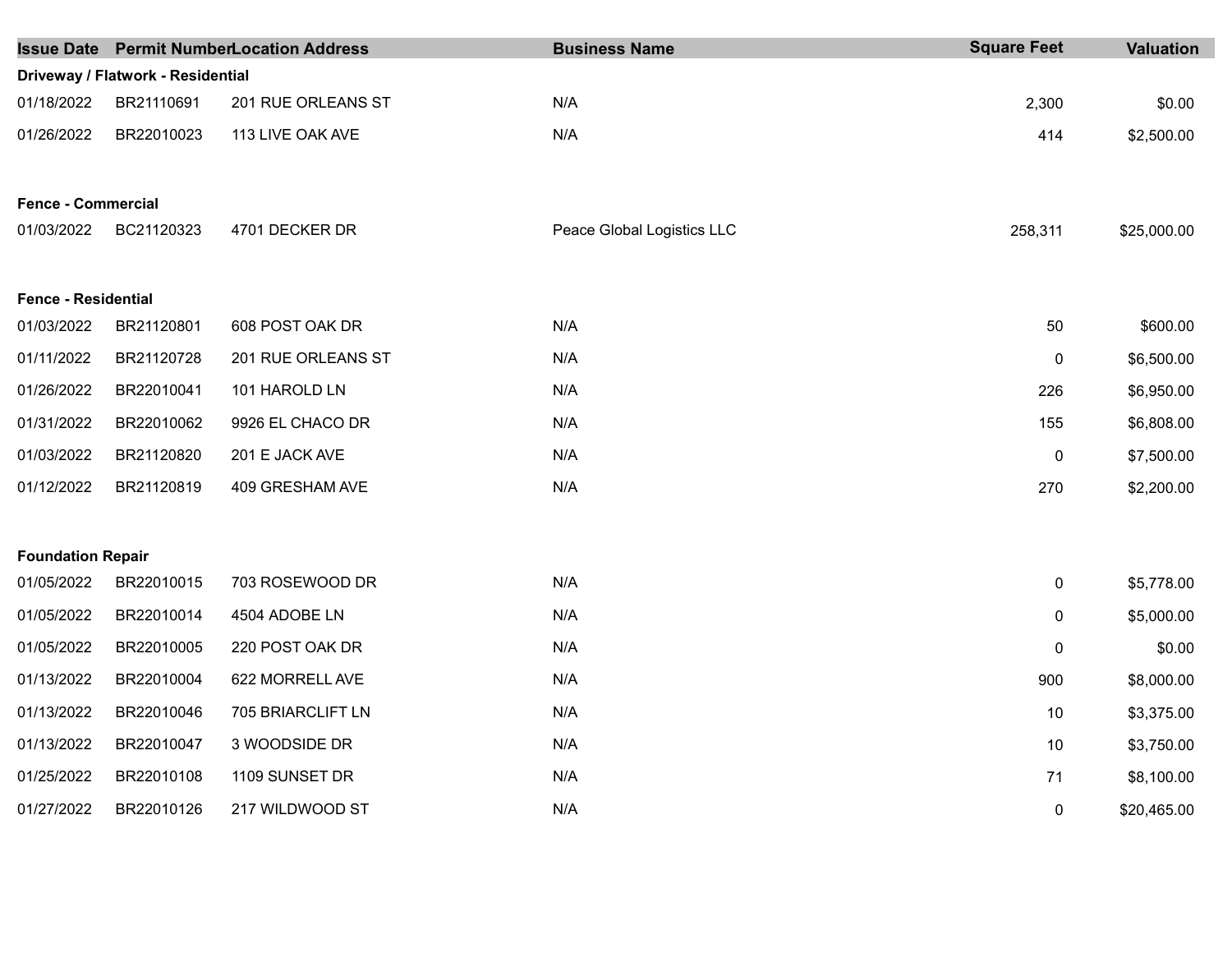| <b>Issue Date</b>             |                                    | <b>Permit NumberLocation Address</b> | <b>Business Name</b> | <b>Square Feet</b> | <b>Valuation</b> |
|-------------------------------|------------------------------------|--------------------------------------|----------------------|--------------------|------------------|
| <b>Generator Installation</b> |                                    |                                      |                      |                    |                  |
| 01/05/2022                    | BR21110601                         | 1901 E JAMES AVE                     | N/A                  | $\mathbf 0$        | \$59,077.75      |
| 01/10/2022                    | BR21110594                         | 1903 ALABAMA ST                      | N/A                  | 15                 | \$12,000.00      |
| 01/05/2022                    | BR21110654                         | 2930 SPECKLEBELLY DR                 | N/A                  | 15                 | \$12,000.00      |
| 01/03/2022                    | BR21110631                         | 4927 TALLOW COVE DR                  | N/A                  | 15                 | \$13,395.00      |
| 01/13/2022                    | BR21120756                         | 148 N BURNETT DR                     | N/A                  | 2,800              | \$12,000.00      |
| 01/11/2022                    | BR21120785                         | 3408 CREEKBEND DR                    | N/A                  | 15                 | \$12,000.00      |
| 01/31/2022                    | BR22010044                         | 3906 SAVELL DR                       | N/A                  | 0                  | \$13,000.00      |
| 01/24/2022                    | BR22010092                         | 2611 HARDIN RD                       | N/A                  | 15                 | \$9,500.00       |
| 01/03/2022                    | BR21120817                         | 1905 OAK SHADOWS ST                  | N/A                  | 0                  | \$12,000.00      |
| 01/05/2022                    | BR21120816                         | 716 MEADOWGLEN DR                    | N/A                  | 1,433              | \$15,000.00      |
|                               |                                    |                                      |                      |                    |                  |
|                               | <b>Manufactured Home Placement</b> |                                      |                      |                    |                  |
| 01/13/2022                    | BH21120026                         | 1200 KNOWLTON RD                     | N/A                  | 924                | \$0.00           |
| 01/26/2022                    | BH22010004                         | 146 DOLPHIN HARBOR N                 | N/A                  | 208                | \$0.00           |
| 01/26/2022                    | BH21120023                         | 106 CANVASBACK CAY S                 | N/A                  | 1,080              | \$0.00           |
| 01/18/2022                    | BH22010002                         | 2720 MASSEY TOMPKINS RD, 83          | N/A                  | 1,080              | \$0.00           |
| 01/19/2022                    | BH21110022                         | 2834 MASSEY TOMPKINS RD, 18          | N/A                  | 1,116              | \$0.00           |
| 01/18/2022                    | BH21110016                         | 113 WEAVER AVE                       | N/A                  | 992                | \$0.00           |
| 01/03/2022                    | BH21110020                         | 520 YUPON ST                         | N/A                  | 300                | \$0.00           |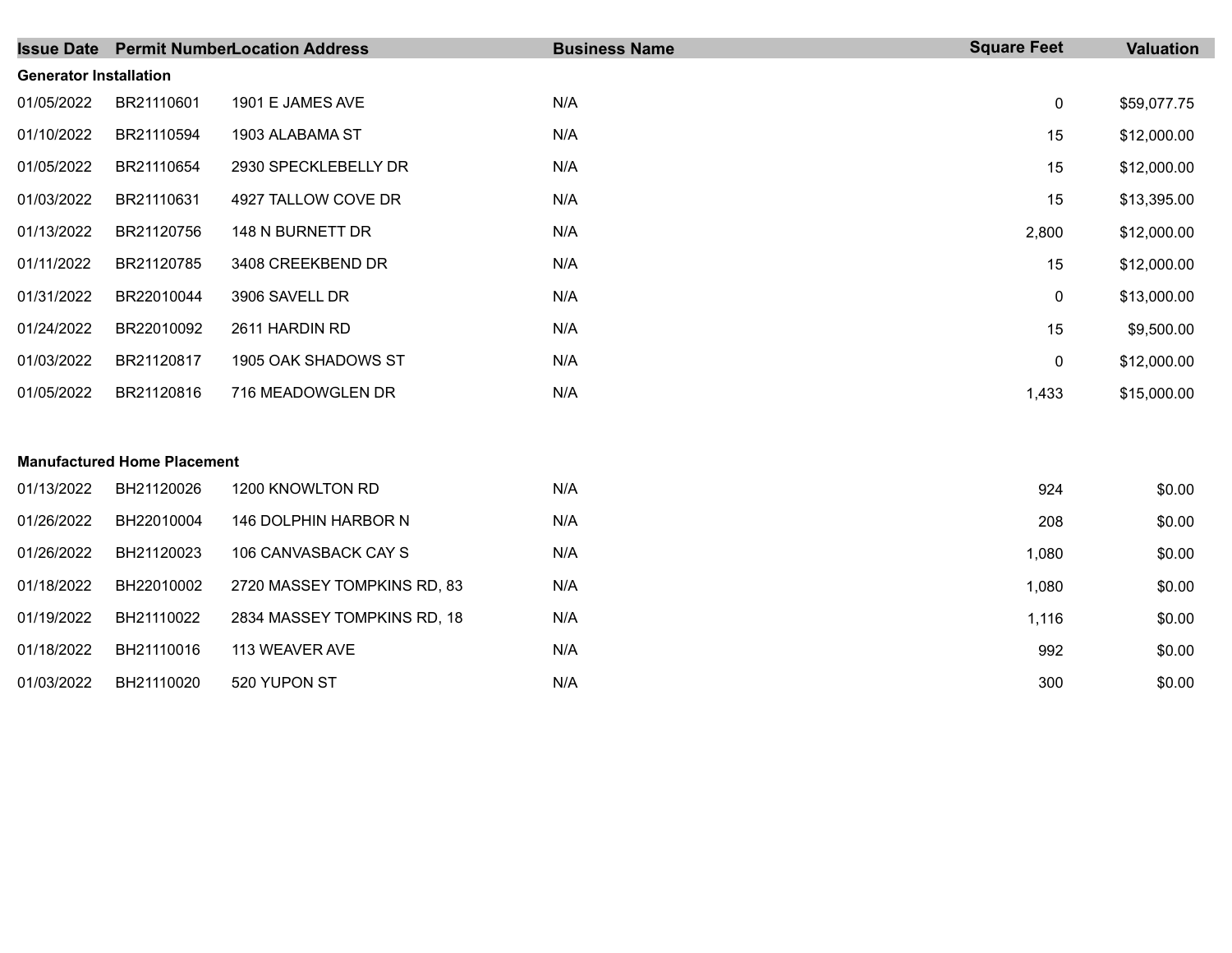|                                       |                                      | <b>Issue Date Permit NumberLocation Address</b> | <b>Business Name</b>     | <b>Square Feet</b> | <b>Valuation</b> |  |  |  |
|---------------------------------------|--------------------------------------|-------------------------------------------------|--------------------------|--------------------|------------------|--|--|--|
|                                       | <b>New Construction - Commercial</b> |                                                 |                          |                    |                  |  |  |  |
| 01/21/2022                            | BC21100225                           | 3200 N MAIN ST                                  | <b>BVG4 Architecture</b> | 112,000            | \$39,700,000.00  |  |  |  |
| 01/27/2022                            | BC21080111                           | 6510 THOMPSON RD                                | Port 10 Logistics Center | 102,814            | \$4,200,000.00   |  |  |  |
| 01/20/2022                            | BC21100204                           | 8615 GARTH RD                                   | AutoZone Parts, Inc.     | 7,381              | \$650,000.00     |  |  |  |
|                                       |                                      |                                                 |                          |                    |                  |  |  |  |
| <b>New Construction - Residential</b> |                                      |                                                 |                          |                    |                  |  |  |  |
| 01/05/2022                            | BR21120822                           | 9923 PINE FOREST CT                             | N/A                      | 2,507              | \$160,215.00     |  |  |  |
| 01/18/2022                            | BR21120810                           | 8419 SILVER STREAK DR                           | N/A                      | 2,496              | \$197,055.00     |  |  |  |
| 01/05/2022                            | BR22010021                           | 130 GULLS CUT S                                 | N/A                      | 1,353              | \$67,667.00      |  |  |  |
| 01/26/2022                            | BR22010013                           | 9914 PINE FOREST CT                             | N/A                      | 2,913              | \$160,215.00     |  |  |  |
| 01/24/2022                            | BR22010064                           | 100 HIGH ST                                     | N/A                      | 1,874              | \$175,000.00     |  |  |  |
| 01/27/2022                            | BR21110677                           | 6802 ASPEN PEAK DR                              | N/A                      | 2,140              | \$172,558.00     |  |  |  |
| 01/24/2022                            | BR21090447                           | 12 GRAHAM ST                                    | N/A                      | 2,410              | \$260,000.00     |  |  |  |
| 01/03/2022                            | BR21100544                           | 8014 BROOKS CROSSING DR                         | N/A                      | 2,682              | \$147,510.00     |  |  |  |
| 01/04/2022                            | BR21120789                           | 1506 BARCELONA WAY                              | N/A                      | 1,770              | \$240,000.00     |  |  |  |
| 01/25/2022                            | BR22010096                           | 8711 RUDDY DUCK CT                              | N/A                      | 3,257              | \$179,135.00     |  |  |  |
| 01/27/2022                            | BR21110675                           | 8510 AMBER BEND DR                              | N/A                      | 1,948              | \$172,558.00     |  |  |  |
| 01/04/2022                            | BR21120788                           | 1518 BARCELONA WAY                              | N/A                      | 1,770              | \$240,000.00     |  |  |  |
| 01/20/2022                            | BR21120741                           | 8411 HUNTERWYCK LN                              | N/A                      | 2,593              | \$199,407.00     |  |  |  |
| 01/31/2022                            | BR21120737                           | 3715 CHAPARRAL DR                               | N/A                      | 1,430              | \$129,711.00     |  |  |  |
| 01/03/2022                            | BR21110653                           | 611 DENBY ST                                    | N/A                      | 1,545              | \$190,000.00     |  |  |  |
| 01/06/2022                            | BR21120825                           | 600 RIGGS ST                                    | N/A                      | 1,356              | \$207,000.00     |  |  |  |
| 01/12/2022                            | BR21100577                           | 4803 INDIAN TRL                                 | N/A                      | 2,400              | \$204,000.00     |  |  |  |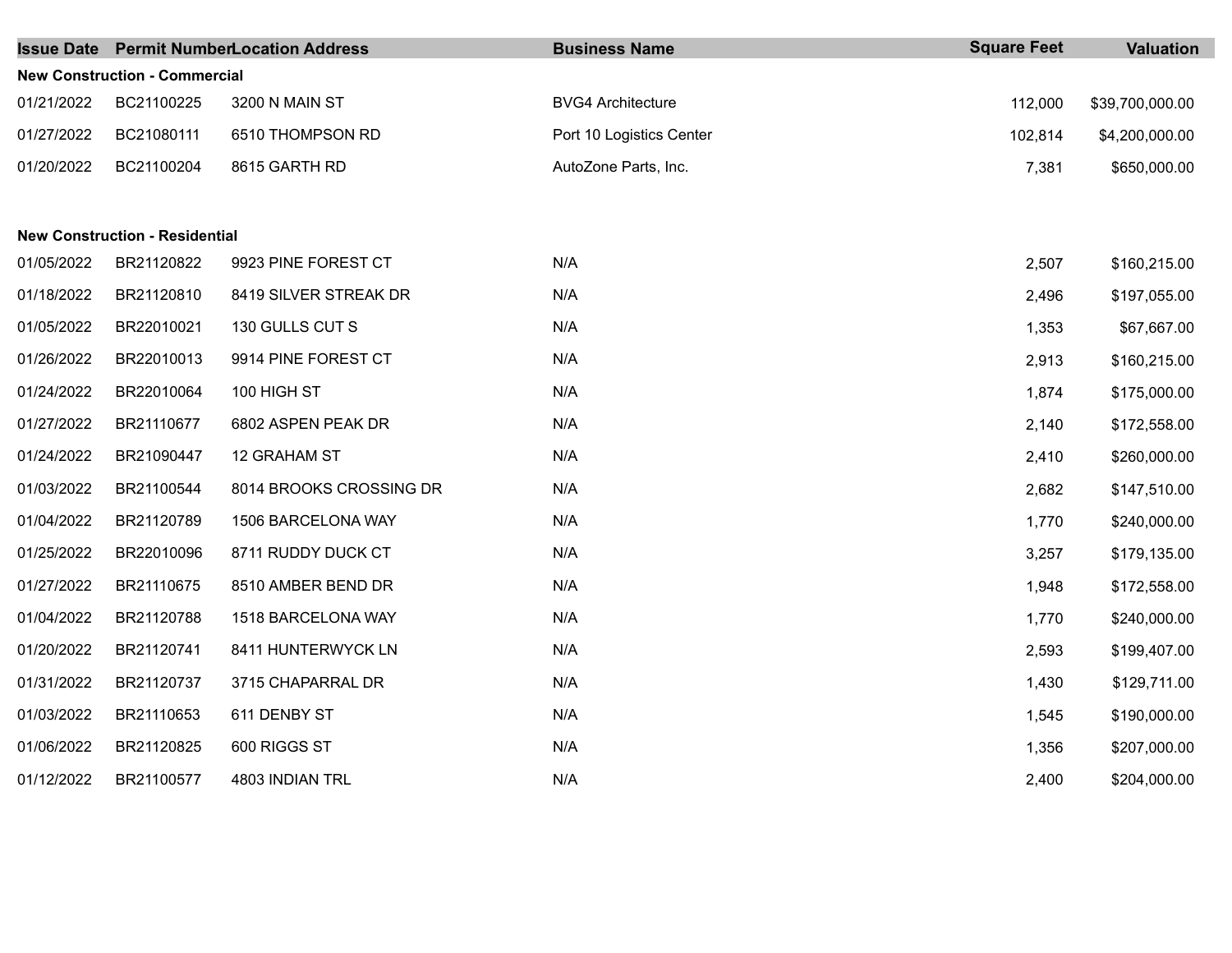| <b>Issue Date</b> |                                              | <b>Permit NumberLocation Address</b> | <b>Business Name</b>                | <b>Square Feet</b> | <b>Valuation</b> |
|-------------------|----------------------------------------------|--------------------------------------|-------------------------------------|--------------------|------------------|
|                   | <b>Pool - Residential In Ground</b>          |                                      |                                     |                    |                  |
| 01/05/2022        | BW21100010                                   | 4110 BEAR CREEK TRACE                | N/A                                 | 203                | \$58,665.00      |
| 01/27/2022        | BW21110016                                   | 9946 EL CHACO DR                     | N/A                                 | 422                | \$53,670.00      |
|                   |                                              |                                      |                                     |                    |                  |
|                   | Remodel / Alteration / Addition - Commercial |                                      |                                     |                    |                  |
| 01/27/2022        | BC21110283                                   | 4401 GARTH RD                        | Houston Methodist Hospital          | 4,440              | \$600,000.00     |
| 01/27/2022        | BC22010008                                   | 1602 GARTH RD                        | Harris Health Baytown Health Clinic | 285                | \$109,988.00     |
| 01/19/2022        | BC21070087                                   | 5225 E IH 10                         | Bayshore Chrysler Dodge Jeep Ram    | 3,648              | \$456,000.00     |
| 01/27/2022        | BC22010023                                   | 1800 W MAIN ST                       | <b>JDHC LLC</b>                     | 340                | \$2,000.00       |
| 01/07/2022        | BC21120330                                   | 4219 N SH 146                        | AT&T - CROWN CASTLE USA             | 0                  | \$30,000.00      |
| 01/24/2022        | BC21120341                                   | 6616 GARTH RD                        | Party City                          | 8,553              | \$45,000.00      |
| 01/06/2022        | BC21090190                                   | 9300 NEEDLEPOINT RD                  | substation                          | 0                  | \$100,000.00     |
| 01/14/2022        | BC21110284                                   | 711 W TEXAS AVE, 4                   | Lee College                         | 13,400             | \$1,250,000.00   |
| 01/03/2022        | BC21100215                                   | 104 N MAIN ST                        | LA HERRADURA PARTY EVENTS LLC       | 2,222              | \$2,500.00       |
| 01/21/2022        | BC21120297                                   | 5215 E IH 10, 106 UNITS              | LA QUINTA INN                       | 45,080             | \$49,000.00      |
| 01/12/2022        | BC21120312                                   | 4401 GARTH RD                        | Houston Methodist Baytown Hospital  | 536                | \$238,000.00     |
| 01/07/2022        | BC21090172                                   | 4919 N MAIN ST, 200                  | Bay Birds Hot Chicken               | 1,755              | \$48,000.00      |
| 01/20/2022        | BC21120345                                   | 2703 N MAIN ST                       | U-Haul                              | 931                | \$19,000.00      |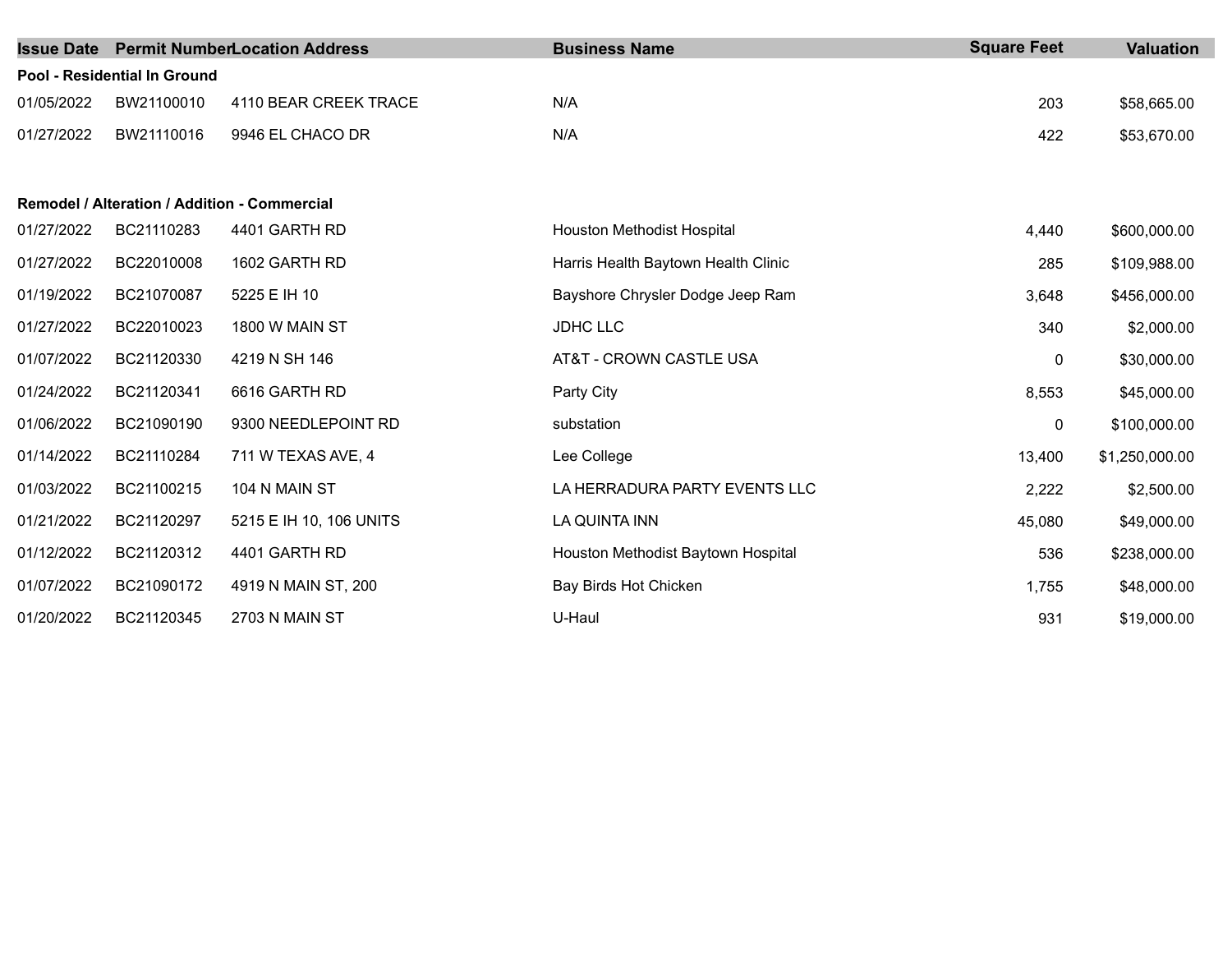| <b>Issue Date</b> |                                                     | <b>Permit NumberLocation Address</b> | <b>Business Name</b> | <b>Square Feet</b> | <b>Valuation</b> |  |  |  |
|-------------------|-----------------------------------------------------|--------------------------------------|----------------------|--------------------|------------------|--|--|--|
|                   | <b>Remodel / Alteration/ Addition - Residential</b> |                                      |                      |                    |                  |  |  |  |
| 01/19/2022        | BR22010069                                          | 115 SHEARER LN                       | N/A                  | 3,500              | \$4,000.00       |  |  |  |
| 01/27/2022        | BR22010079                                          | 506 FORREST AVE                      | N/A                  | 700,850,030        | \$10.00          |  |  |  |
| 01/27/2022        | BR22010116                                          | 4814 BURNING TREE DR                 | N/A                  | 2,958              | \$33,674.00      |  |  |  |
| 01/24/2022        | BR22010091                                          | 2008 LOUISIANA ST                    | N/A                  | 192                | \$0.00           |  |  |  |
| 01/27/2022        | BR22010111                                          | 3601 TRAILWOOD DR                    | N/A                  | 2,446              | \$31,664.68      |  |  |  |
| 01/26/2022        | BR22010110                                          | 5001 ARROWHEAD DR                    | N/A                  | 0                  | \$8,211.00       |  |  |  |
| 01/06/2022        | BR21120812                                          | 220 POST OAK DR                      | N/A                  | 3,012              | \$85,000.00      |  |  |  |
| 01/27/2022        | BR22010117                                          | 1316 EDISON AVE                      | N/A                  | 800                | \$0.00           |  |  |  |
| 01/11/2022        | BR22010035                                          | 410 E LOBIT AVE                      | N/A                  | 1,344              | \$0.00           |  |  |  |
| 01/12/2022        | BR21090367                                          | 1714 MASSEY TOMPKINS RD              | N/A                  | 784                | \$4,000.00       |  |  |  |
| 01/31/2022        | BR21080355                                          | 8527 STARLING CT                     | N/A                  | 324                | \$0.00           |  |  |  |
| 01/13/2022        | BR21120772                                          | 3304 ILLINOIS ST                     | N/A                  | 1,340              | \$90,000.00      |  |  |  |
|                   |                                                     |                                      |                      |                    |                  |  |  |  |
|                   | <b>Roof - Residential</b>                           |                                      |                      |                    |                  |  |  |  |

| 01/06/2022 | BR21120755 | 222 YAUPON DR | N/F | 2.405 | \$18,987.00 |
|------------|------------|---------------|-----|-------|-------------|
|------------|------------|---------------|-----|-------|-------------|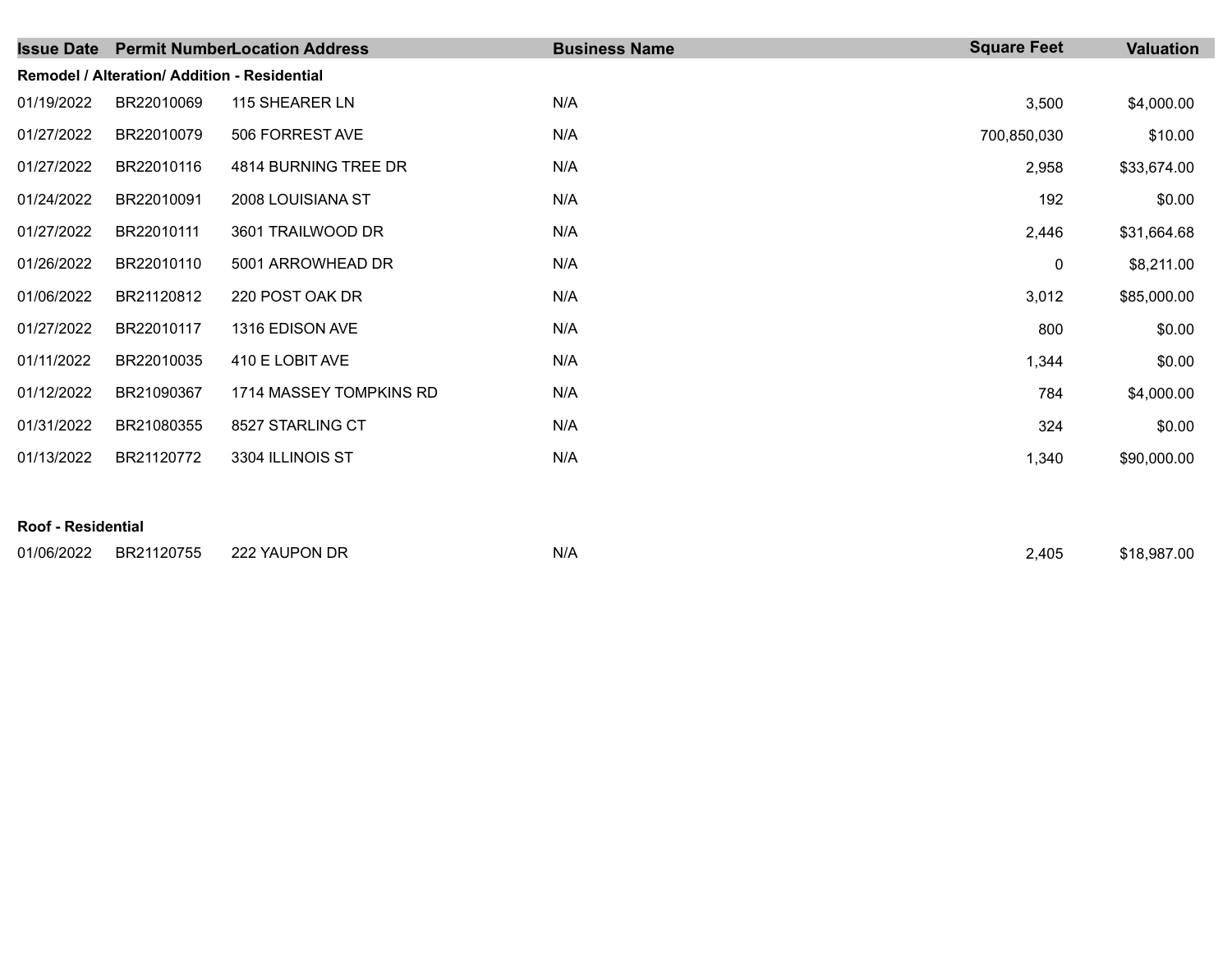| <b>Issue Date</b>        |            | <b>Permit NumberLocation Address</b> | <b>Business Name</b>                 | <b>Square Feet</b> | <b>Valuation</b> |
|--------------------------|------------|--------------------------------------|--------------------------------------|--------------------|------------------|
| <b>Sign Construction</b> |            |                                      |                                      |                    |                  |
| 01/25/2022               | BS22010010 | 1109 E JAMES AVE                     | 4D SIGNWORX, LTD                     | 32                 | \$11,500.00      |
| 01/21/2022               | BS22010006 | 1407 BOB SMITH RD                    | Circle K                             | 315                | \$20,000.00      |
| 01/20/2022               | BS22010004 | 4655 GARTH RD, 800                   | Spec's                               | 170                | \$5,000.00       |
| 01/21/2022               | BS21120083 | 7212 EASTPOINT BLVD, 82 UNITS        | EXTENDED STAY AMERICA SUITES         | 311                | \$36,000.00      |
| 01/12/2022               | BS21120084 | 6616 GARTH RD                        | Party City                           | 236                | \$13,000.00      |
| 01/20/2022               | BS21120081 | 311 E HOMAN AVE                      | <b>IGLESIA JSUCRISTO ES EL SENOR</b> | 32                 | \$4,270.00       |
| 01/03/2022               | BS21120082 | 8615 GARTH RD                        | AutoZone                             | 335                | \$6,000.00       |
| 01/20/2022               | BS22010002 | 4611 GARTH RD, 100                   | Women's Care Center                  | 110                | \$12,000.00      |
| 01/20/2022               | BS22010005 | 4655 GARTH RD, 800                   | Spec's                               | 184                | \$10,000.00      |
| 01/20/2022               | BS22010008 | 4910 N MAIN ST, 160                  | <b>FRIENDS BARBER SHOP</b>           | 26                 | \$1,100.00       |

## **Site Work Only - Commercial**

| 01/07/2022 | BC22010012 7707 BAYWAY DR     | <b>BAYTOWN JUNIOR</b> | \$1,000,000.00 |
|------------|-------------------------------|-----------------------|----------------|
| 01/20/2022 | BC21120344   1411 S FM 565 RD | Jindal Saw            | \$900,000,00   |